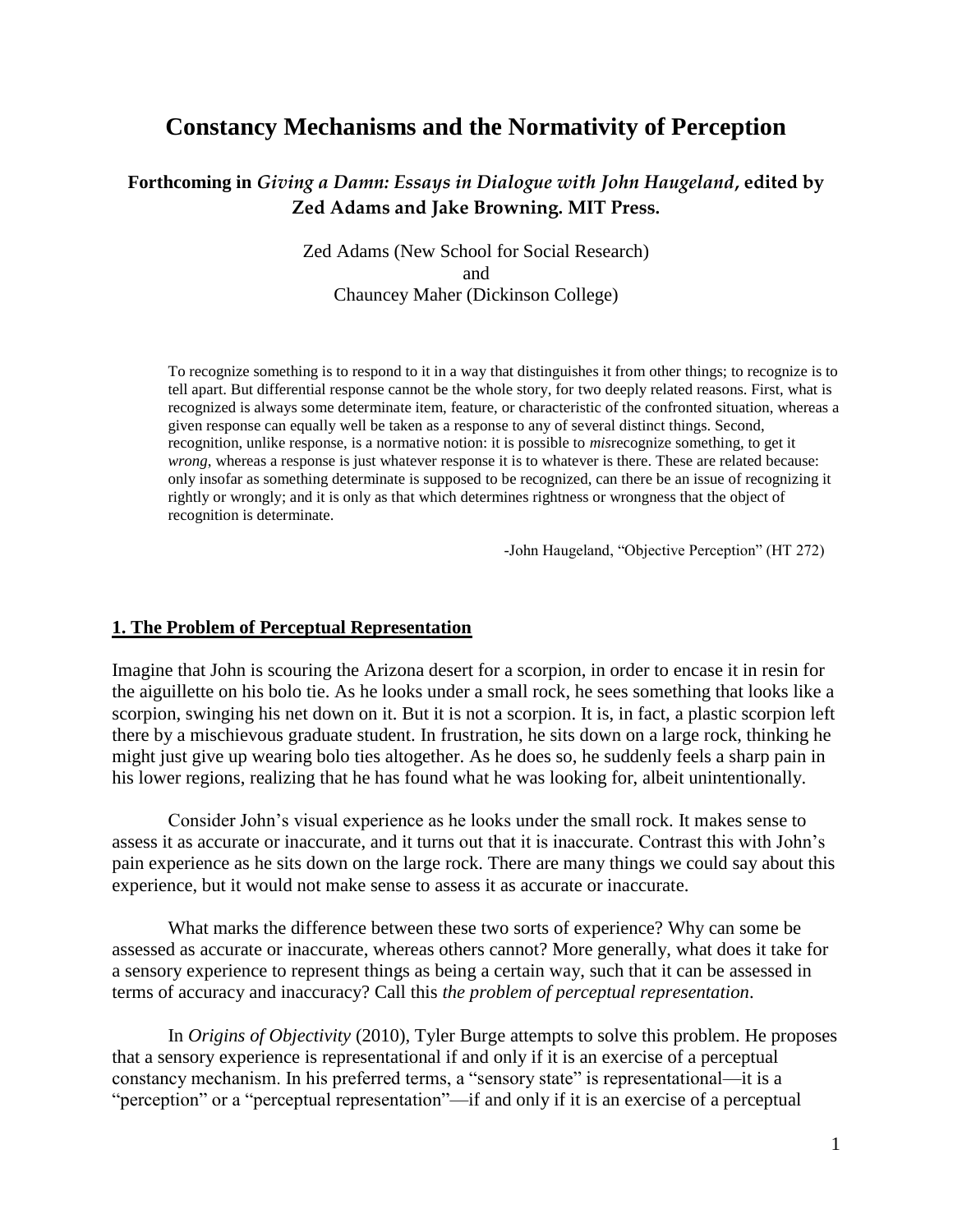constancy mechanism. As he puts it, "perceptual constancies are necessary as well as sufficient for perceptual objectification and perceptual representation" (2010, 413).

In this essay, we draw on John Haugeland's work in order to argue that Burge is wrong to think that exercises of perceptual constancy mechanisms suffice for perceptual representation. Although Haugeland did not live to read or respond to Burge's *Origins of Objectivity*, we think that his work contains resources that can be developed into a critique of the very foundation of Burge's approach. Specifically, we identify two related problems for Burge. First, if (what Burge calls) *mere* sensory responses are not representational, then neither are exercises of constancy mechanisms, since the differences between them do not suffice to imply that one is representational and the other is not. Second, taken by themselves, exercises of constancy mechanisms are only *derivatively* representational, so merely understanding how they work is not sufficient for understanding what is required for something, in itself, to be representational (and thereby provide a full solution to the problem of perceptual representation).

In §2, we offer a concise summary of Burge's account of perceptual representation. (It is worth noting that Burge's own articulation of this account spans 656 pages.) In §3 we draw upon Haugeland's work to identify and spell out the problems for Burge's account just mentioned. In §4 we conclude by spelling out why we think the failure of Burge's account is nevertheless a very good starting point for solving the problem of perceptual representation.

# **2. Burge on Perceptual Representation**

 $\overline{a}$ 

In this section, we summarize Burge's account of perceptual representation, canvassing his criticisms of two familiar theories of perceptual representation, before presenting his own positive proposal.

# **2.1.1. Information-Theoretic Theories of Perceptual Representation**

*Information-Theoretic theories* (hereafter, *IT theories*) are based on the idea that sensory states can correlate with or "indicate" states of the environment.<sup>1</sup> There are different versions of this sort of theory, which vary mainly according to how correlation or indication is understood.<sup>2</sup> An influential version of the theory emphasizes causation: X indicates Y when X is caused by  $Y<sup>3</sup>$ . Why think this sort of relationship suffices for perceptual representation? Consider an example from outside the realm of sensation. The fossil of a Megalosaurus's femur unearthed in Cornwell in 1676 was caused to be the way it is by a Megalosaurus's femur in that same place 166 million years ago. A number of this fossil's features causally depend upon the femur's features: most

<sup>&</sup>lt;sup>1</sup> We use "indicates" and its cognates roughly as Dretske does in his (1988), which builds on his (1981). As Dretske there observes, indication is essentially the same as "natural meaning" or "meaning<sub>N</sub>" in Grice (1957). We follow Shannon and Weaver (1949) in referring to these sorts of theories as "information-theoretic" theories.

<sup>&</sup>lt;sup>2</sup> For discussion of the varieties, see (Godfrey-Smith 1992) and (Neander 2004/2012). For our purposes here, we are overlooking the subtle, but important, distinctions between these varieties.

<sup>3</sup> More precisely, a token of type X's being F indicates a token of type Y's being G when tokens of type X being F are caused by tokens of type Y being G. Although it can matter in other contexts, unless we say otherwise, we will generally abstract away from the distinction between types and tokens.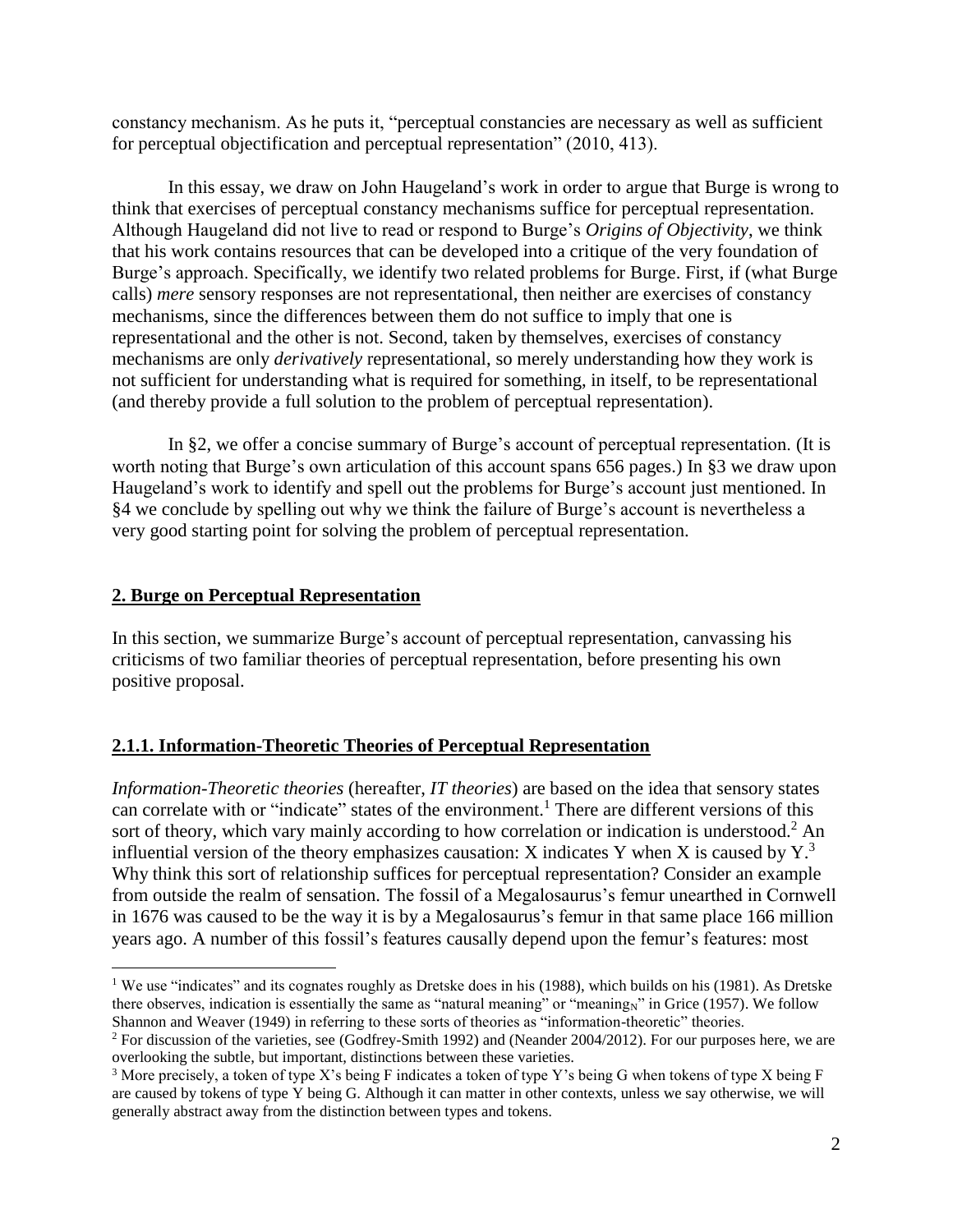obviously, the fossil's size and shape causally depend on the femur's size and shape. Thus, the size and shape of the fossil indicate—or "carry information about"—the size and shape of the femur. That is a reason one might think of the fossil as a representation of the femur.

An IT theory of perceptual representation holds that indication suffices for representation. Schematically, a sensory state S of an organism O represents a state of the environment E if S indicates E.

Following many others, Burge alleges that the problem with IT theories is that they do not allow for the possibility of error; they do not allow for *mis*indication. <sup>4</sup> A sensory state either indicates an actual state of affairs, or it does not indicate anything at all. It is impossible for it to make a mistaken indication. Consider the fossil. Although it can indicate many things about the Megalosaurus's femur, it cannot mistakenly indicate anything about this femur—or anything else for that matter. To misindicate would be to indicate incorrectly, e.g., to indicate that the femur was larger or shaped differently than it actually was. However, a property of the fossil can indicate only whatever it was that actually caused the fossil to have that property. Consequently, misindication is impossible. For this reason, IT theories cannot explain the possibility of misrepresentation, which is a necessary part of explaining the possibility of representation.<sup>5</sup>

Of course, *we* can misunderstand what the fossil indicates and thereby come to have false beliefs about the Megalosaurus. For instance, we might mistakenly take part of the rock surrounding the fossil to be part of the fossil, and thereby come to believe that the Megalosaurus's femur was larger than it actually was. So, there is a sense in which fossils can misrepresent: namely, we can take them to misrepresent something. But this misrepresentation is our mistake. In general, the only way in which a fossil can misrepresent is in the derivative sense that something that already has representations can take the fossil to indicate something that it does not. But fossils themselves do not misrepresent anything.

#### **2.1.2. Teleosemantic Theories of Perceptual Representation**

 $\overline{a}$ 

*Teleosemantic theories* (hereafter, *TS theories*) attempt to improve on IT theories by making room for misrepresentation. They appeal to the idea of a biologically evolved function. Roughly, misrepresentation is a form of malfunction. If X has the function of indicating Y, then, if X malfunctions, it misindicates Y.

What is it for something to have a biologically evolved function?<sup>6</sup> According to the most prominent versions of TS theories, the function of a trait is what that trait has been selected for. A trait gets selected for something when possession of that trait is part of an explanation as to why organisms with it have survived and reproduced more than organisms without that trait. And

<sup>4</sup> This objection is normally attributed to (Fodor 1984/1990). For Burge's formulation of it, see (2010, 299).

<sup>5</sup> Not everyone accepts this conclusion. (Fodor 1990) offers a sophisticated version of IT theory, one that strives to make room for the possibility of error.

<sup>6</sup> The most influential TS theories, those of Millikan and Dretske, draw upon etiological theories of biological functions. See Wright (1973); Millikan (1989); Neander (1991); Griffiths (1993); Walsh and Ariew (1996); Buller (1998).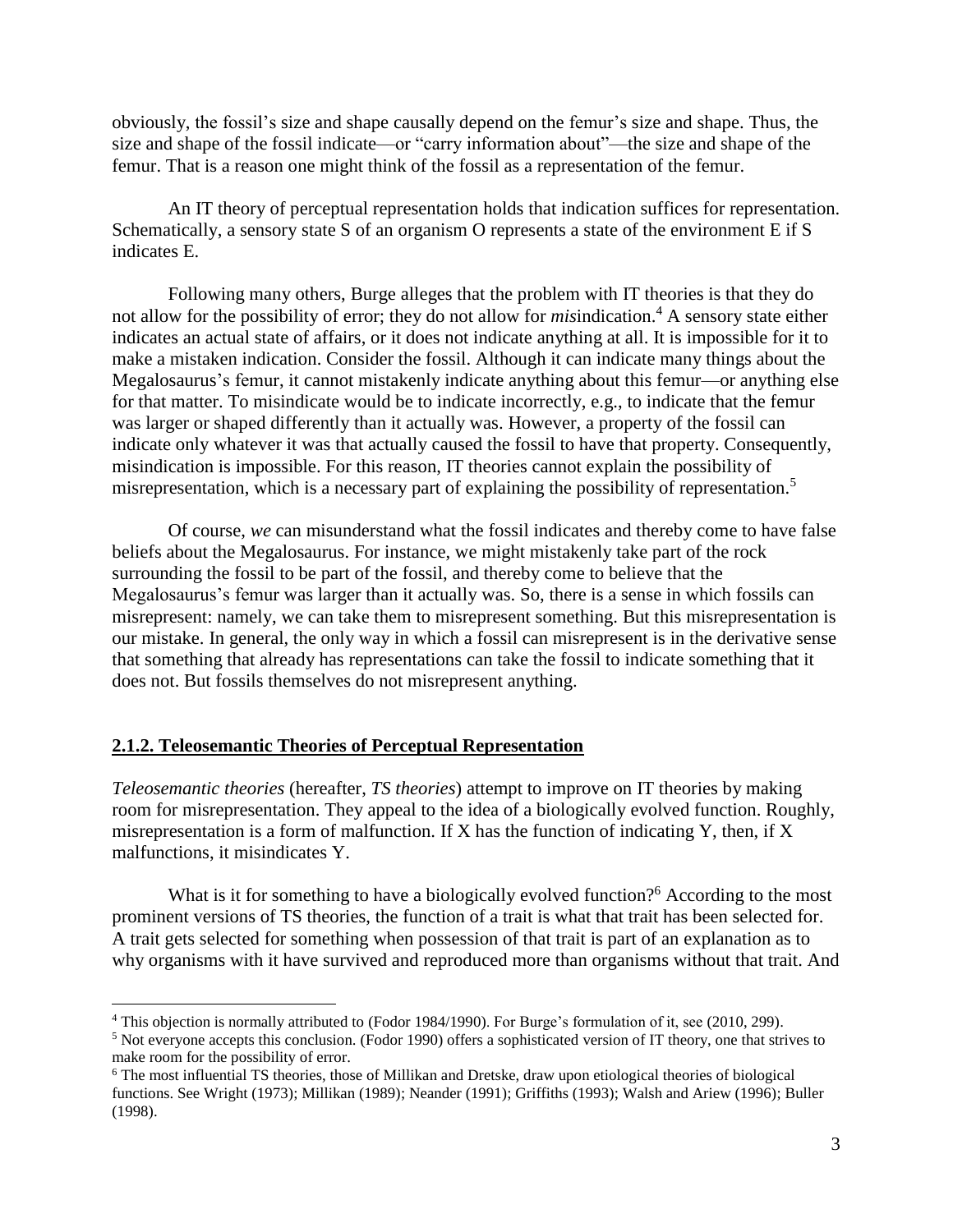what a trait is selected for—hence, what its function is—is whatever that trait has done to make organisms with that trait "fitter" than organisms without such a trait.<sup>7</sup>

Take a typical example, the human heart. Roughly speaking, hearts have the biological function of pumping blood because they were selected for pumping blood. That means that ancestors of humans with hearts that pumped blood were fitter than ancestors of humans with hearts that did not pump blood; ancestors with hearts that pumped blood reproduced more successfully than ancestors without such hearts. In this sense, pumping blood is what hearts *should* do. The force of this '"should" is differential fitness. In a given environment, all else being equal, ancestors who had hearts that did not pump blood were less adaptive than ancestors who had hearts that do. This implies that if a heart does not pump blood, it is malfunctioning.

TS theories of perceptual representation apply this idea of a function to sensory states. The basic idea is that a perceptual representation is a sensory state that has the function of *indicating* some state of the environment. <sup>8</sup> What is it for a sensory state S of an organism O to have the function of indicating some state of the environment E? S has been selected for indicating E. That means that past Os that have had Ss that indicate Es have been fitter than Os that have had Ss that do not indicate Es; Os that have had Ss that indicate Es have survived longer or reproduced more successfully than Os that have lacked such Ss. Thus, indicating E is what S should do. As with the human heart, the force of this "should" is differential adaptiveness. In a given environment, all else being equal, Os that have Ss that do not indicate Es are less fit than Os that have Ss that do indicate Es. This implies that an occurrence of S is a malfunction if it occurs when no E occurs, or if it is not caused by an E.

For Burge, the key problem with TS theories is that proper and improper functioning is independent of representational success or failure. That is, although functions make room for a sort of error, that sort of error is not the same as representational error or inaccuracy. A sensory state can fulfill its function without being accurate, and it can fail to fulfill its function without being inaccurate. After all, fast but inaccurate sensory systems are often adaptive, just as slow but accurate systems are often maladaptive.<sup>9</sup> Burge claims that no account of perceptual representation in terms of practicality or usefulness is adequate.<sup>10</sup> Yet, TS theories are just that sort of theory. They attempt to account for perceptual representation in terms of practical success. For that reason, Burge thinks TS theories fail to account for perceptual representation.<sup>11</sup>

Burge does not hold that TS theories are completely off track. While they fail to state a sufficient condition for perceptual representation, they succeed in stating a necessary condition for it. The necessary condition is that, like all sensory states, genuine perceptual representations have a biologically evolved function of indicating a state of the environment.<sup>12</sup> But only some such states are genuinely representational. So, at this point, the key question is what else must be

 $^7$  This is a rough gloss on functions. For further discussion, see Sober (1993/2000) and Sterelny and Griffiths (1999).

<sup>8</sup> Dretske (1988) is the best example of this specific sort of TS theory. For a contrasting sort of TS theory, see (Millikan 1984).

<sup>9</sup> See, for example, (Trimmer, et al. 2008)

 $10$  See Burge (2010, 301).

<sup>&</sup>lt;sup>11</sup> As with Burge's criticism of IT theories, not everyone accepts this criticism of TS theories. See (Neander 2004/2012) for a sophisticated defense of TS theories.

<sup>12</sup> See Burge (2010, 317).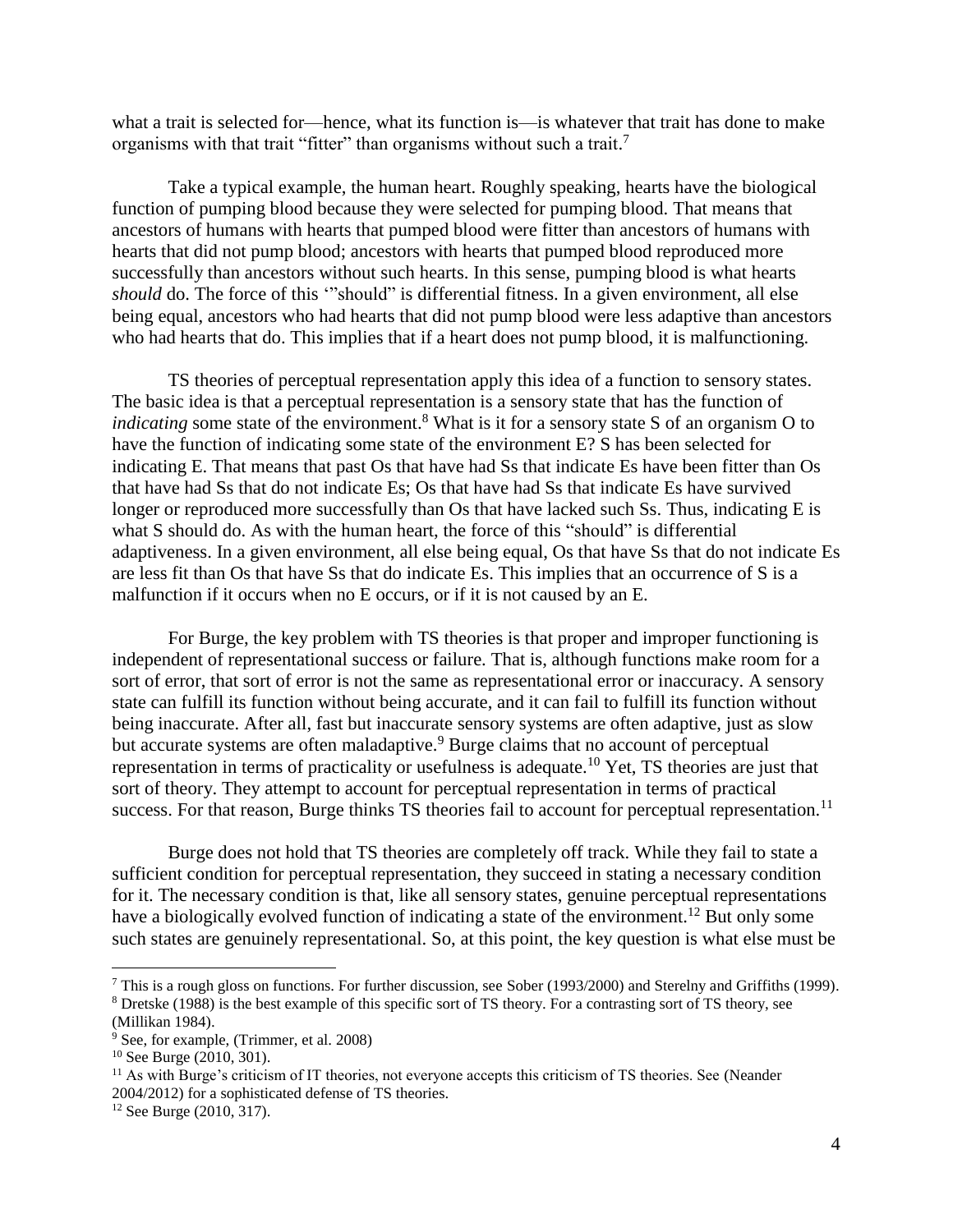true of a sensory state for it to qualify as a genuine perceptual representation? What distinguishes genuine perceptual representations from mere sensory responses?

#### **2.2. What does suffice for perceptual representation?**

Burge proposes that perceptual representations differ from mere sensory responses in virtue of having (what he calls) *veridicality conditions*, conditions under which the state is accurate or true. And he thinks that sensory states manage to have such conditions if they are exercises of (what he calls) *constancy mechanisms*. In short, if a sensory state is the exercise of a constancy mechanism, then it is a perceptual representation. As Burge puts this point, "Perceptual constancies are the key to understanding the nature of perception" (2010, 349); "their presence in a sensory system is necessary and sufficient for the system's being a perceptual system" (2010, 413).

Constancy is a pervasive feature of our perceptual engagement with the world. For instance, if you walk around a square table, viewing it from different angles and distances, the input to your visual system from the light reflected off of the table varies considerably, producing a variety of different retinal images.<sup>13</sup> On their own, each of these individual images could equally have been produced by a differently shaped table, and the sequence of changing images could equally well have been produced by a table that is itself changing shape. Yet you are nevertheless able to perceive a *single* table with an *unchanging* shape; you are able to perceive *one*, *constant* shape, not merely a sequence of *many, different* shapes. This is a case of shape constancy, which is one of several visual constancies, including size, distance, and color constancy. Constancy is also exhibited by non-visual perceptual systems. For instance, as you walk closer to or further from a speaker emitting music at a set volume, you are able to have a constant or non-varying perception of the music's volume. Your perception of the volume of the music does not change across the changing conditions in which you hear it; you are able to perceive it as remaining the same volume, not of it increasing or decreasing in volume. In general, constancy "is nothing more or less than a stability in perceptual response across a range of varying perceptual conditions" (Cohen \*\*\*, \*\*\*2-3\*\*\*).<sup>14</sup>

Given that the input to our perceptual system at any given moment underdetermines what caused that input, how do we manage to have a determinate perception of one aspect of this input rather than any of the other aspects? Following Burge, we will call this problem the *underdetermination problem*. <sup>15</sup> Constancy requires solving the underdetermination problem.

The underdetermination problem is not easy to solve. As noted, even a simple, regularly shaped object (such as a square table) can produce a tremendous variety of retinal images in

 $<sup>13</sup>$  This is not to say that we perceive these images on our retinae. Visual experience is produced by the light that is</sup> absorbed by our retinae, not the light reflected by our retinae. That said, speaking of the "images on our retinae" is useful shorthand for speaking of the patterns of proximal sensory activity that take place when we visually perceive something. But we should not be misled by this shorthand: we simply do not perceive the curved, inverted images in our retinae.

<sup>&</sup>lt;sup>14</sup> For Burge's formulation, see Burge (2010, 388). For formulations by other authors, see Palmer (1999, 312-13,723), Byrne and Hilbert (1997, 445), and Goldstein (2009, 218, 410).

<sup>&</sup>lt;sup>15</sup> For Burge's formulation, see Burge (2010, 344). See also Palmer (1999, 23, 716).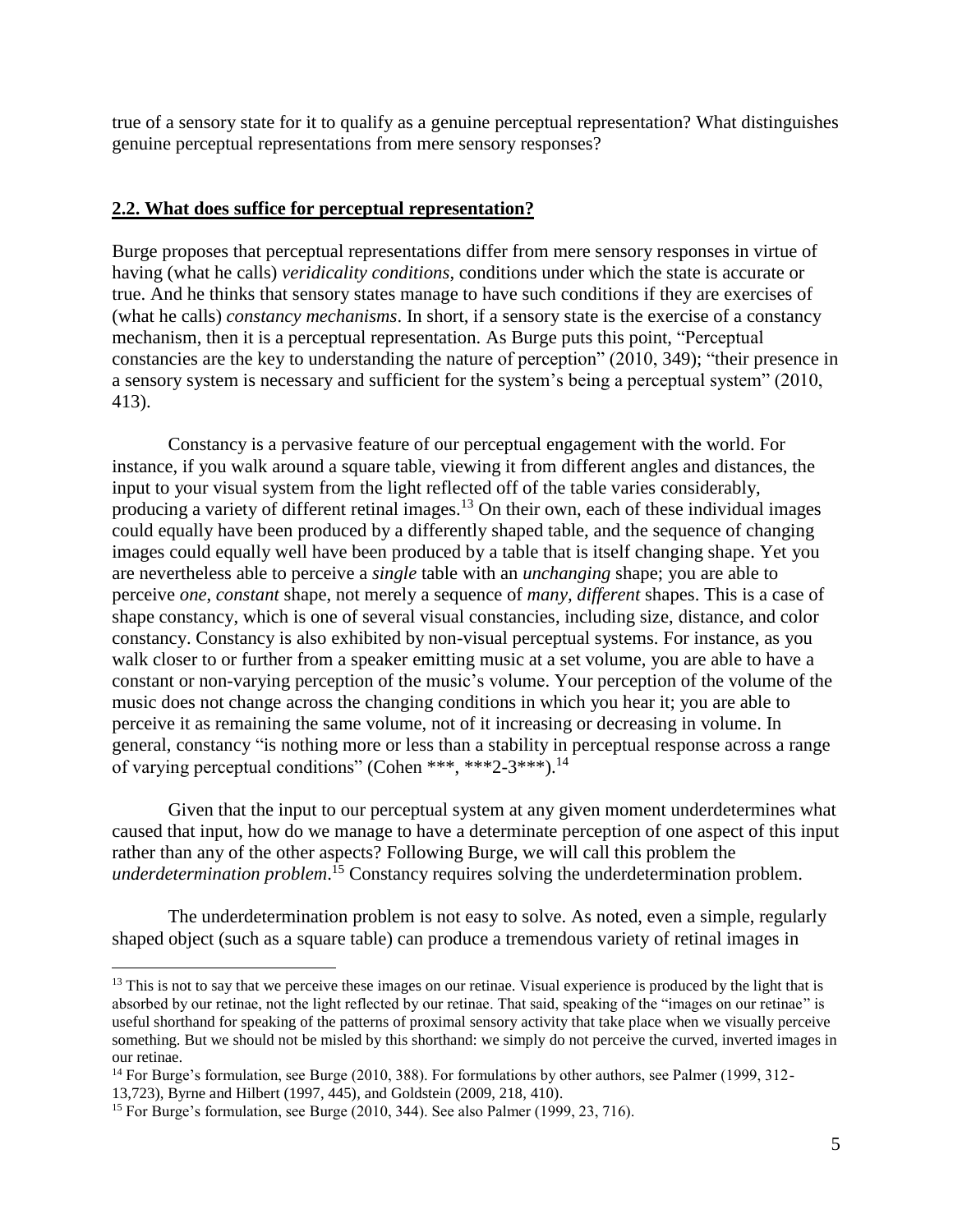different viewing conditions. Thus, it is tempting to assume that the ability to solve the underdetermination problem must involve a higher-level cognitive capacity for reasoning: a conscious, voluntary, and general ability to think thoughts like SQUARE TABLES SEEN FROM CHAIRS LOOK LIKE TRAPEZOIDS. Although tempting, this assumption is at odds with the dominant view in vision science for the last century and a half.<sup>16</sup> The dominant view holds that solving the underdetermination problem does not require such higher-level cognitive processes. Instead the underdetermination problem is solved by *constancy mechanisms* that are unconscious, automatic, and domain-specific.<sup>17</sup>

A constancy mechanism is a capacity to generate a single type of response to varying proximal input in such a way that this response tracks or correlates with some single type of distal stimulus. Constancy mechanisms solve the underdetermination problem by relying on (what Burge calls) "formation principles" that transform proximal input into responses to distal stimuli.<sup>18</sup> Here is how Burge describes these transformations:

These laws or law-like processes serve to privilege certain among the possible environmental causes over others. The net effect of the privileging is to make the underdetermining proximal stimulation trigger a perceptual state that represents the distal cause to be, in most cases, exactly one of the many possible distal causes that are compatible with (but not determined by) the given proximal stimulation. (2010, 92)

Formation principles transform proximal input into responses to distal stimuli by privileging some possible causes over others: it receives proximal stimuli as input, which could have been caused by a variety of different distal stimuli, and via the formation principles, produces an output that tracks or correlates with only a much more restricted range of possible distal stimuli. Burge compares formation principles to *filters* that simply eliminate a host of possible distal stimuli.<sup>19</sup> Obviously, randomly eliminating possible distal stimuli will not work. Formation principles work—they solve the underdetermination problem—by disregarding unlikely distal stimuli. More exactly, formation principles exploit the fact that because we tend to be in certain specific kinds of environments and tend to move around in them in certain specific kinds of ways, many possible distal stimuli are extremely unlikely to be causes and can simply be discounted.<sup>20</sup> For example, in our world, there are not very many table-like objects that constantly change shape. Formation principles solve the underdetermination problem by simply disregarding unlikely possibilities.

<sup>16</sup> Palmer (1999) is an especially clear introduction to this tradition.

<sup>&</sup>lt;sup>17</sup> Burge summarizes what he takes the dominant view to involve at Burge (2010, 101-3).

<sup>18</sup> For Burge's formulation, see Burge (2010, 345).

<sup>&</sup>lt;sup>19</sup> As Burge puts it, "Formation principles describe processes that begin with selective filtering of the initial sensory registration" (2010, 92). See also Burge (2010, 274, 282, 285, 371). In some respects, filters are a useful metaphor for beginning to explain how formation principles solve the underdetermination problem. However, this metaphor should not be taken too literally or without qualification. Consider, for example, a standard filter, such as a HEPA air filter, which blocks the passage of airborne particles that are larger than 0.3 microns. HEPA filters do this by being presented with airborne particles of a variety of sizes and only allowing those that are smaller than 0.3 microns to pass through. Filters like this are very different from formation principles, because formation principles are not presented with all of the possible distal stimuli. Possibilities, as such, do not exist for formation principles, so it is misleading to say that formation principles literally "filter" some of them out. Nevertheless, such metaphorical talk can be helpful shorthand for the way in which formation principles take an input that is indeterminate between many distal causes and generate an output that tracks just one distal cause.

 $20$  See Burge (2010, 100).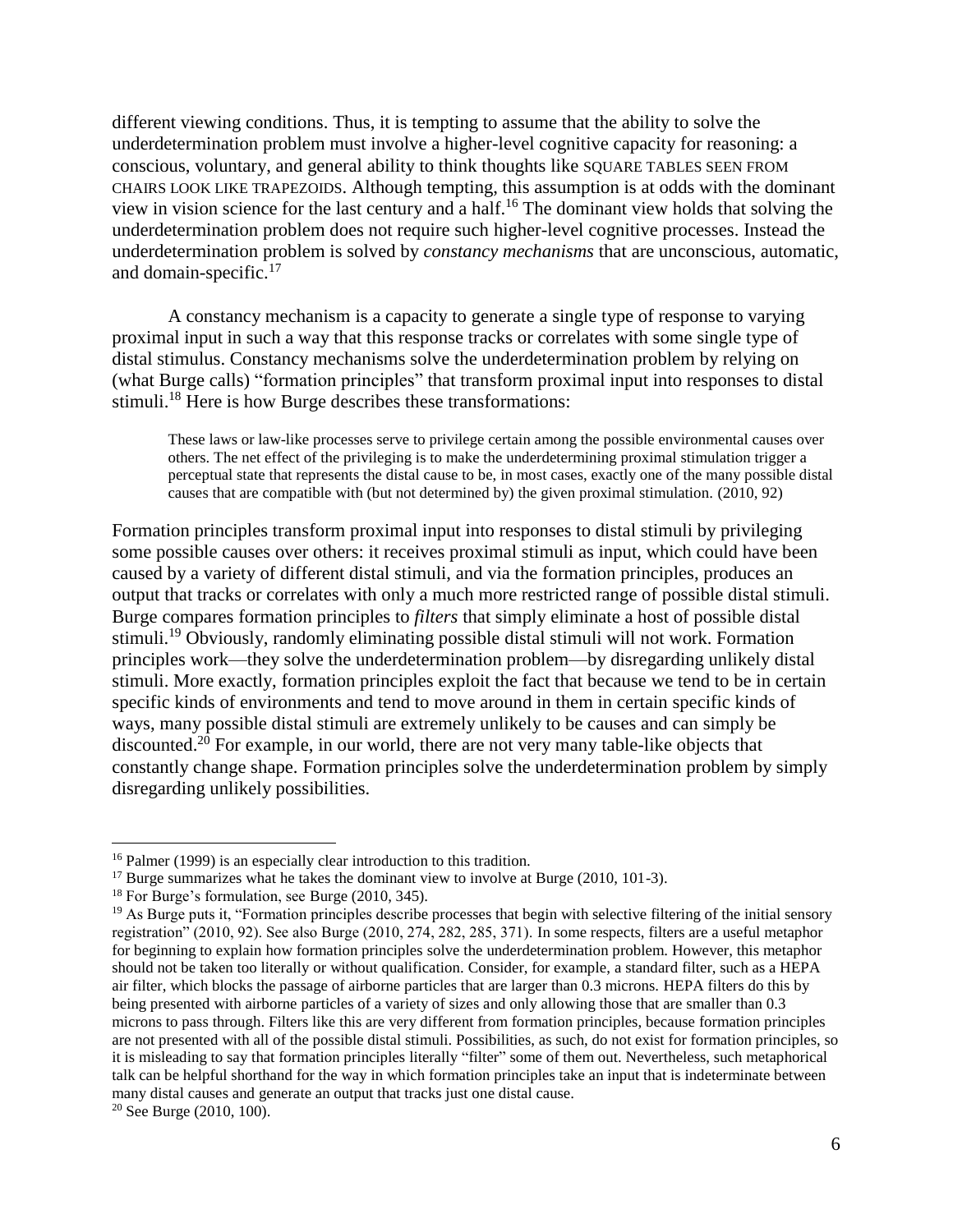Relying on formation principles, constancy mechanisms solve the under-determination problem without any conscious work or reasoning by perceivers. In Burge's words:

[F]ormation principles describe and explain laws instantiated in transformations in the system. They are not *applied* in reasoning or cognition, even "implicit" reasoning or cognition, within the system. Thinking of them as applied by the system hyper-intellectualizes the system. (2010, 97)

Formation principles are not rules that we perceivers entertain and follow, but simply law-like regularities that are exhibited by constancy mechanisms. They do not involve any sort of general ability to reason about how one-and-the-same object will look or sound across varying conditions. Rather, they are specific to individual types of constancies (e.g., shape, color, volume, etc.), automatic, and instantiated independently of any general reasoning ability. In a word, constancy mechanisms are modular.<sup>21</sup>

Burge appeals to constancy mechanisms to explain perceptual representation, and specifically to explain how they have veridicality conditions. Why does Burge think that exercises of constancy mechanisms have veridicality conditions? At bottom, it is because he thinks they distinguish between *perceiver-independent* facts or properties and *perceiverdependent* facts or properties; according to him, there is a sense in which they distinguish appearance from reality.<sup>22</sup> Consider again the visual experience of the shape of the table. For a shape constancy mechanism to solve the under-determination problem in that case, allowing us to have a perception of a square table, rather than a trapezoidal one, the mechanism must be able to distinguish the real, unchanging, perceiver-independent shape of the table from its changing, perceiver-dependent appearances across different viewing conditions.

Burge is not alone in thinking that genuine perceptual representation requires being able to distinguish reality from appearance. For instance, two of Burge's primary opponents, P. F. Strawson and Gareth Evans, also think that perception requires it. As Evans puts this point, genuine perceptual representation involves being able to distinguish between "that of which there is an experience (part of the world) and… the experience of it (an event in the subject's biography)" (Evans 1980/1996, 277).<sup>23</sup> As Burge sees it, however, making such a distinction does not require general, higher-order, or conscious thinking. Instead, Burge contends that constancy mechanisms do this when they distinguish distal causes from proximal sensory activity. Burge calls this ability "objectification." In his words:

Objectification lies in marking off states that are *as of* specific system-independent elements in the environment from states idiosyncratic or local to the perceiver. … Objectivity is the product of separating what occurs on an individual's sensory surfaces from the significance of those stimulations for specific attributes and particulars in the broader environment. In this way, perception is the product of objectification. (2010, 400)

<sup>&</sup>lt;sup>21</sup> We ourselves think that the extent to which perceptual constancy mechanisms are modular is more contested in contemporary vision science than Burge himself seems to think, but, for the purposes of this essay, we will follow him in characterizing this as the consensus view. Our own criticisms of Burge do not depend upon contesting the extent to which perceptual constancy mechanisms are modular.

 $22$  See Burge (2010, 397).

<sup>&</sup>lt;sup>23</sup> Similarly, Strawson argues that genuine perceptual representation involves an ability to draw a "distinction between oneself and one's states on the one hand, and anything on the other hand which is not either oneself or a state of oneself, but of which one has, or might have, experience" (Strawson 1959/2005, 69).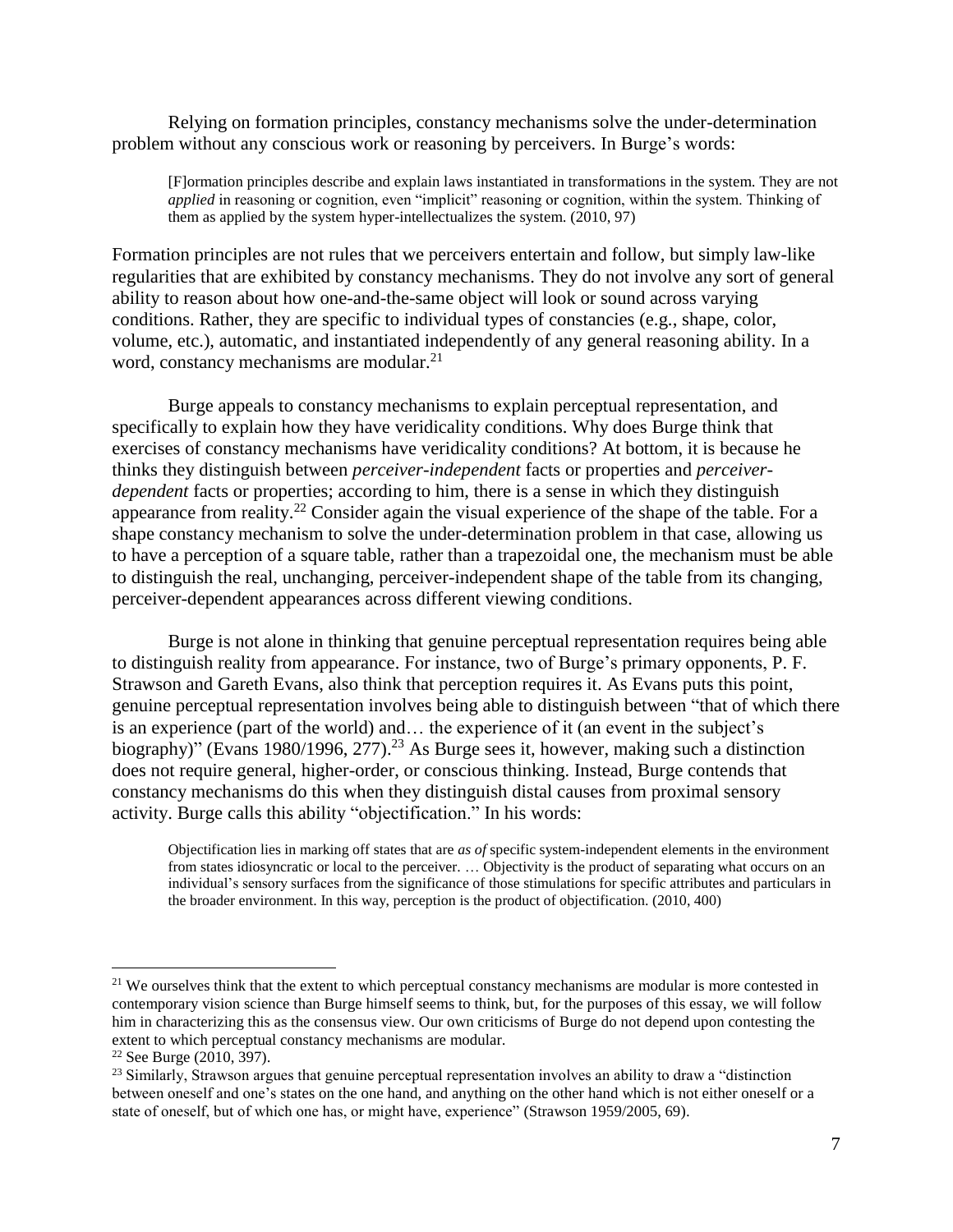Because an exercise of a constancy mechanism "objectifies"—because it distinguishes the distal world from proximal effects on the organism—it purports to be of or about some distal stimulus, such as an object's shape. Because it does that, it can be accurate or inaccurate; it can get the distal stimulus right or wrong. Thus, according to Burge, it has veridicality conditions. By contrast, mere sensory systems do not objectify—they cannot distinguish perceiver-independent, distal causes from perceiver-dependent, proximal sensory input. Thus, they do not have veridicality conditions.

# **2.3 Burge's Account of Misrepresentation**

If exercises of constancy mechanisms have veridicality conditions, then it must be possible for them to be accurate as well as inaccurate. But what is it for an exercise of a constancy mechanism to be inaccurate?

Here is a short answer. Misrepresentation occurs when a constancy mechanism fails to solve the underdetermination problem because it is exercised in abnormal conditions.

Here is a longer answer. A constancy mechanism has the function of solving the underdetermination problem, of tracking some single distal cause across changes in sensory inputs. It relies upon formation principles to do this. Formation principles determine these distal causes by privileging certain possible causes over a host of possible causes. In particular, they privilege the statistically likely, or normal, distal causes of sensory inputs. However, since the actual cause of a type of sensory input is not always the normal cause of that type of input, formation principles are fallible.<sup>24</sup> Thus, a constancy mechanism can respond as though the cause of the input is something normal when in fact the cause is not something normal. In other words, Burge holds that a constancy mechanism can identify something as the distal cause of a sensory input that is not the cause of that input. Since the function of the constancy mechanism is to determine the distal cause of an input to the sensory system, in these cases, the constancy mechanism has erred; it has gone wrong. For that reason, Burge contends that it is possible for constancy mechanisms to misrepresent.<sup>25</sup>

In sum, Burge holds that perceptual misrepresentation occurs under the following three conditions: there is a constancy mechanism that has the function of responding to a type of distal cause across changes in sensory input; that constancy mechanism is exercised in a particular instance; in this particular instance, the conditions under which it is exercised are abnormal, leading it to be exercised in response to something other than the type of distal cause that it has the function of responding to, thereby leading it to fail to solve the underdetermination problem.

# **2.4 Summary**

 $\overline{a}$ 

To see what is distinctive about Burge's view, compare it with the views that he rejects. Burge holds that Information-Theoretic theories do not make room for the possibility of error; as such,

<sup>&</sup>lt;sup>24</sup> For Burge's formulation, see  $(2010, 346)$ .

<sup>25</sup> See Burge (2010, 98, 344)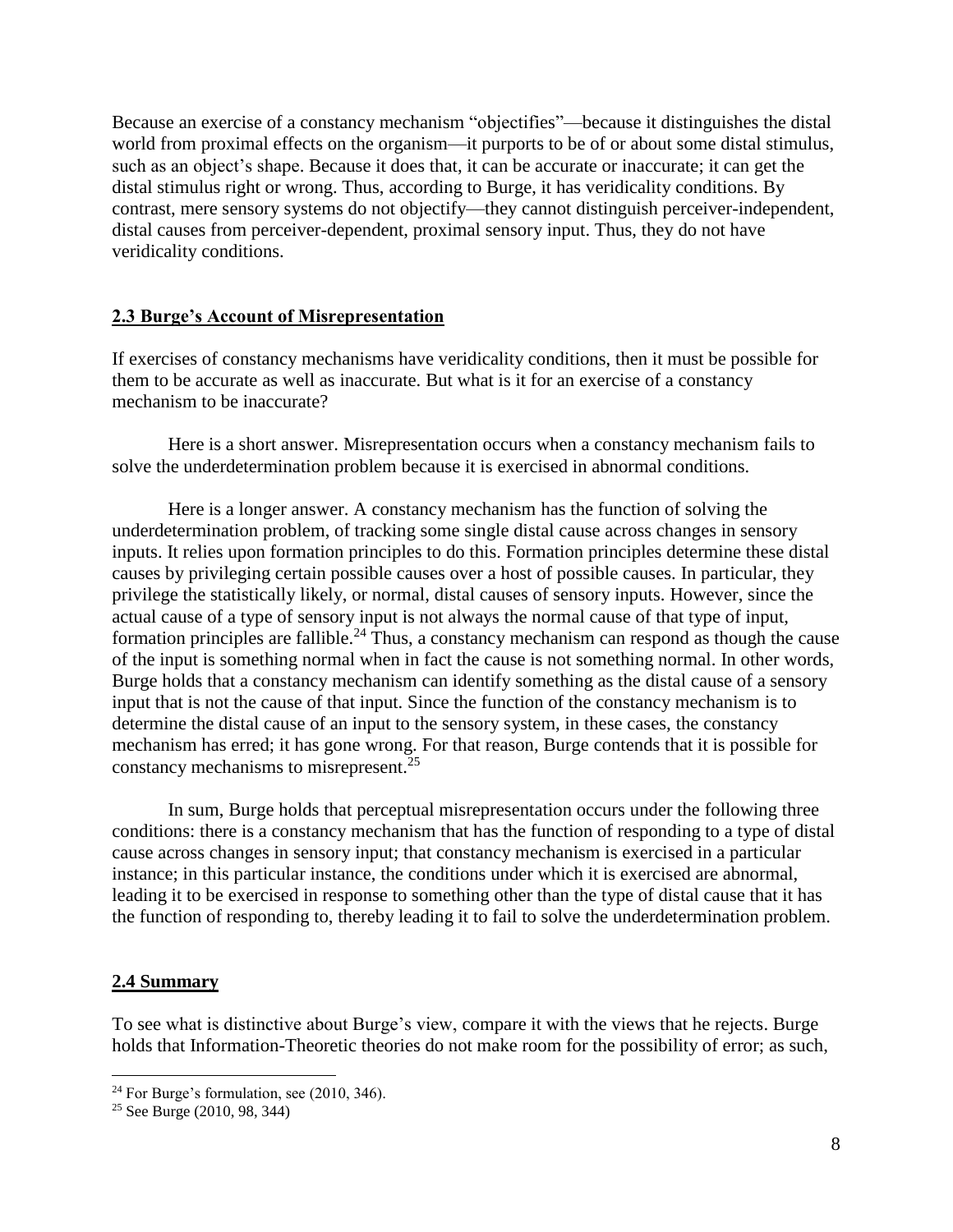they do not make room for the possibility of misrepresentation. He admits that Teleosemantic theories make room for the possibility of error, but he alleges that this sort of error is not the same as misrepresentation. Failure to fulfill a function is failure to do what's useful; and that need not have anything to do with accuracy or inaccuracy. Burge nevertheless holds that Teleosemantic theories provide a necessary condition for perceptual representations: like all sensory states, genuine perceptual representations have the function of indicating a state of the environment (2010, 317). It is only when such sensory states have the more specific task of solving the underdetermination problem that they count as representations, states with veridicality conditions.<sup>26</sup> In the next section, we argue against this aspect of Burge's account.

#### **3. Constancy is Not Enough for Perceptual Representation**

In this section, we argue there are two problems for Burge's account. First, if mere sensory responses are not representational, then neither are exercises of constancy mechanisms, since the differences between them do not suffice to imply that one is representational and the other is not. Second, taken by themselves, exercises of constancy mechanisms are only derivatively representational, so merely understanding how they work is not sufficient for understanding what is required for something, in itself, to be representational.

# **3.1. Proximity is Irrelevant**

The gist of our first criticism is that mere sensory experiences and exercises of constancy mechanisms stand or fall together, and since Burge gives good reasons for holding that mere sensory experiences are not representational, he should not hold that exercises of constancy mechanisms are either.

For Burge, exercises of constancy mechanisms and mere sensory responses are similar in that they both have indicator functions (that is, the function of indicating something). Having a function brings with it the possibility of malfunction. Accordingly, a first key similarity between exercises of constancy mechanisms and mere sensory responses is that they both allow for the possibility of misindication. Consider, for example, a paradigmatic example of a mere sensory response: the shiver response.<sup>27</sup> Warm-blooded mammals shiver in response to hypothermia. Shivering has the function of indicating that the organism's core body temperature has dropped below the level required for normal metabolic activity. It is possible, therefore, for shivering to misindicate a drop in core body temperature (if it is triggered in the absence of such a drop). Given this, it would be a mistake to think that exercises of constancy mechanisms differ from mere sensory responses on the grounds that exercises of constancy mechanisms are uniquely capable of misindication. This is something they both share.

There is a second, subtler similarity between exercises of constancy mechanisms and mere sensory responses. The possibility of misindication requires a difference between (a) being in some state or exhibiting some response, and (b) correctly or incorrectly being in that state or

<sup>26</sup> See Burge (2010, 303, 309).

 $27$  See, for instance, (Jensen 2001).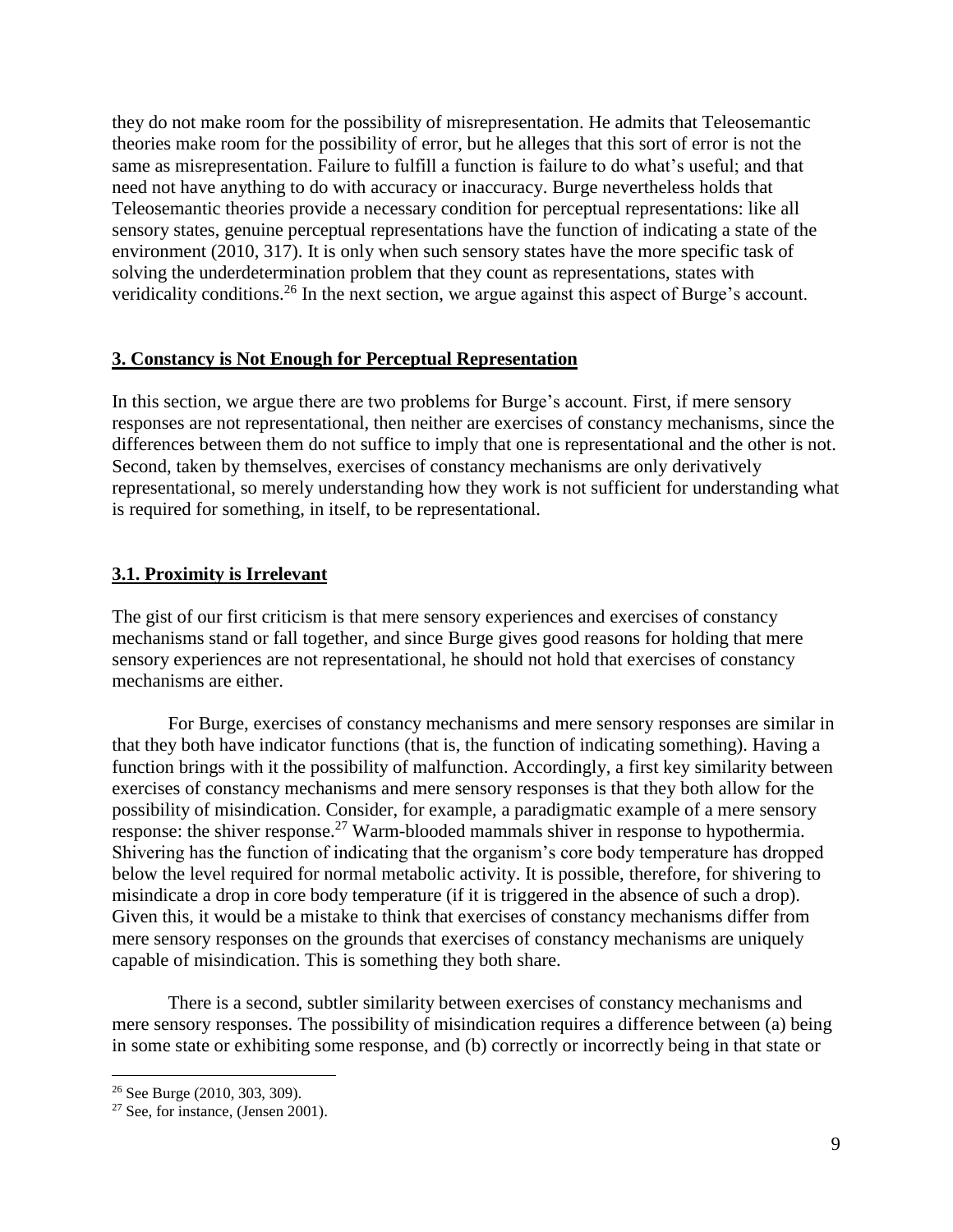exhibiting that response. For example, in the case of the shiver response, whether the organism is shivering must be independent of whether the shivering is correctly or incorrectly indicating a drop in core body temperature. The fact that a warm-blooded mammal is shivering does not by itself imply that its core body temperature has dropped. So, it would be a mistake to think that this distinction between (a) and (b) holds uniquely for exercises of constancy mechanisms. The distinction holds equally well for mere sensory responses.

Let us return now to why Burge supposes that mere sensory responses differ from exercises of constancy mechanisms. Burge thinks that exercises of constancy mechanisms are distinctive because they distinguish between appearance and reality; they "objectify." By this, he means that exercises of constancy mechanisms distinguish proximal effects on the organism from the distal causes of those effects. For instance, an exercise of a shape-constancy mechanism indicates (and has the function to indicate) the shape of a distal object, not the shape of the retinal image caused by the object. Mere sensory responses do not do that; they only have the function to indicate proximate stimuli. For instance, the shiver response has the function to indicate a proximal state of the organism, not a distal state in the organism's environment. So, for Burge, the key difference between exercises of constancy mechanisms and mere sensory responses is that exercises of constancy mechanisms have the function of indicating distal stimuli, whereas mere sensory states have the function of indicating proximal stimuli.

Burge then contends that this difference is decisive for the issue of perceptual representation. Because exercises of constancy mechanisms objectify and thereby indicate distal stimuli, not proximal stimuli, they have accuracy conditions and are thereby representational. We think Burge's reasoning here is mistaken. Our key question for Burge is: why think a difference in *proximity* is what matters for having accuracy conditions?

Burge's argument appears to be this.

- 1. If something has the function to indicate distal stimuli, as opposed to proximal stimuli, then it is able to distinguish between perceiver-independent and perceiver-dependent states of affairs.
- 2. Being able to distinguish between perceiver-independent and perceiver-dependent states of affairs is akin to distinguishing between reality and appearance.
- 3. Being able to distinguish reality from appearance suffices for having accuracy conditions.
- 4. Exercises of constancy mechanisms have the function to indicate a distal stimulus.
- 5. So, they have accuracy conditions.

While this argument is valid, its second premise is dubious. What reason is there for thinking that something that has the function of indicating a distal stimulus distinguishes between appearance and reality? Burge might contend that something that has the function of indicating a distal stimulus (e.g., the shape of a distal object) rather than a proximal stimulus (e.g., the shape of a retinal image) is able to distinguish distal things from proximal things. That might be true, but it does not follow that such a thing distinguishes appearance from reality (or that it has the function to do so). Distinguishing between proximal and distal things is not the same as—and does not suffice for—distinguishing appearance from reality. It merely involves being able to distinguish two, equally real, things: proximal stimuli and distal stimuli. Furthermore, the fact that the organism or system's response to the distal stimuli is mediated by the proximal stimuli, does not make either sorts of stimuli any less real. In short, it is a mistake to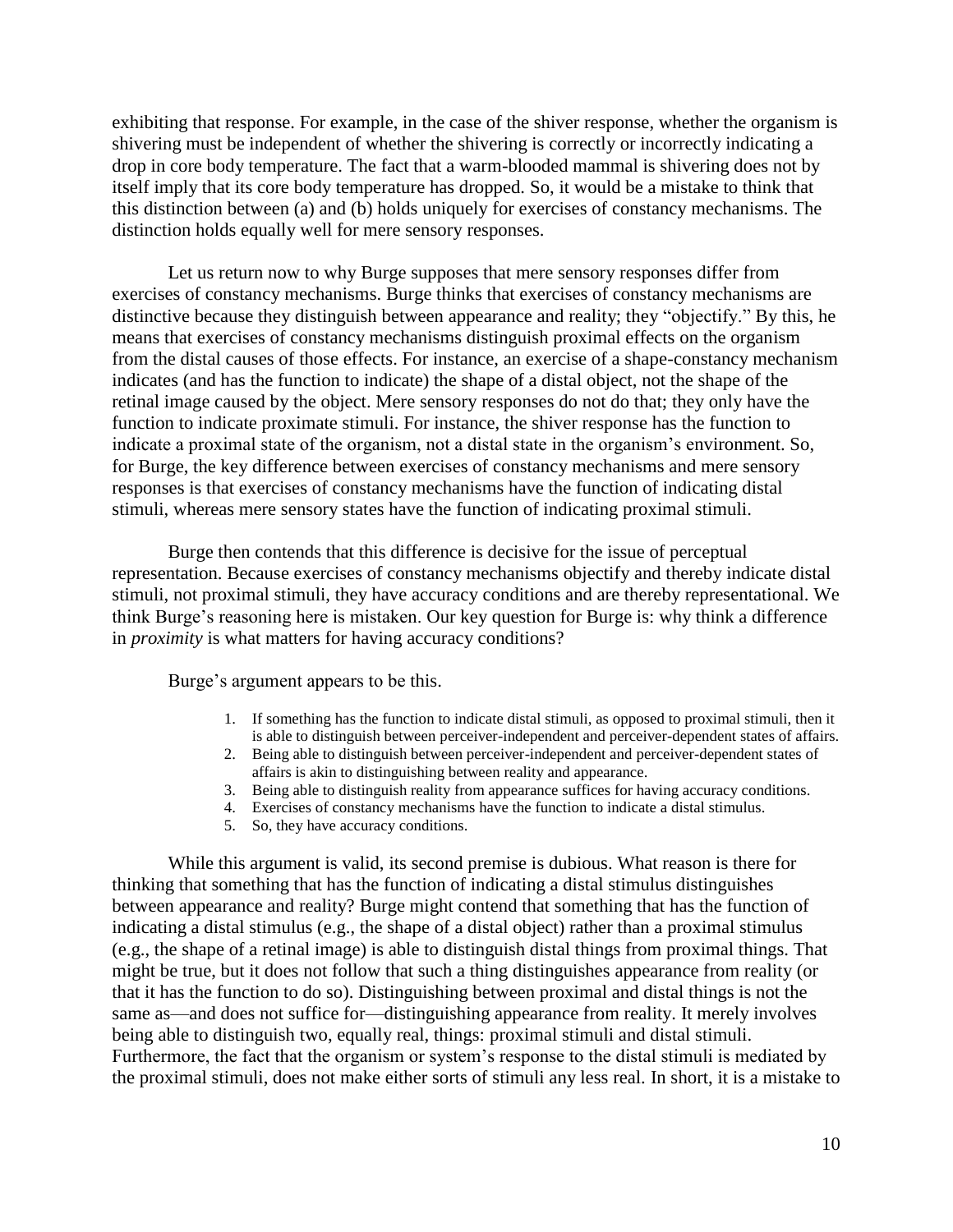think that the shape of a retinal image is merely apparent; the shape of the retinal image is just as real as the shape of the object that causes it.

Underlying the idea that exercises of constancy mechanisms distinguish between appearance and reality is a further mistake. It requires the proximal stimulus (e.g., the retinal image) to be an appearance. But for something to be an appearance, it must be a representation; it must appear to represent things as being a certain way.<sup>28</sup> However, Burge rightly does not think that proximal stimuli (such as retinal images) are themselves representational; he does not think that they have accuracy conditions. But then he cannot allow that proximal stimuli are appearances. So, the idea that exercises of constancy mechanisms distinguish between appearance and reality is deeply problematic.

Why else might one think that the proximity of a stimulus matters? One might think it matters because exercises of constancy mechanisms are mediated responses, whereas mere sensory responses are immediate responses. That is, one might contend that an exercise of a constancy mechanism is representational because there is an intermediate state between an exercise of a constancy mechanism and the state of affairs that it has the function of indicating. For instance, consider once again an exercise of a shape-constancy mechanism. One might contend that what matters is that there is a retinal image that mediates the connection between an exercise of a constancy mechanism and the shape that the exercise has the function of indicating. But why think the presence of an intermediary matters? As we have just noted, the intermediary is not, in any sense, representational. Even Burge himself does not think that it is.

One might think instead that the crucial difference is that exercises of constancy mechanisms have the function to indicate something despite *variation* in an intermediary. For instance, an exercise of a shape-constancy mechanism has the function to indicate the shape of a distal object despite variation in the retinal images caused by the object. Again, why think such variation matters? Would exercises of a shape-constancy mechanism cease to be representational if the proximal retinal did not vary? That seems implausible. Although not decisive, it helps to think about cases such as spheres, whose retinal images do not vary across changes in line of sight. Would that suffice to show that perceptions of spheres are not representational? Are perceptions of cubes representational, while perceptions of spheres not? In short, it seems implausible to think that whether or not the intermediate state varies is what makes the difference between representational sensory responses and non-representational sensory responses.

Summing up, Burge says there is a difference in kind between two sorts of sensory responses; one sort is representational, the other is not. One sort is representational because it has the function of indicating a distal stimulus; the other is not representational because it has only the function of indicating a proximal stimulus. We have claimed that this difference does not suffice for the first sort of sensory response to be representational. The proximity of a stimulus seems to be irrelevant to whether or not a response to that stimulus is representational. We acknowledge that there are further differences between exercises of constancy mechanisms and mere sensory responses. But these differences do not seem to suffice for exercises of constancy

 $28$  This claim is neutral with regard to debates over whether appearances are exhausted by their representational contents.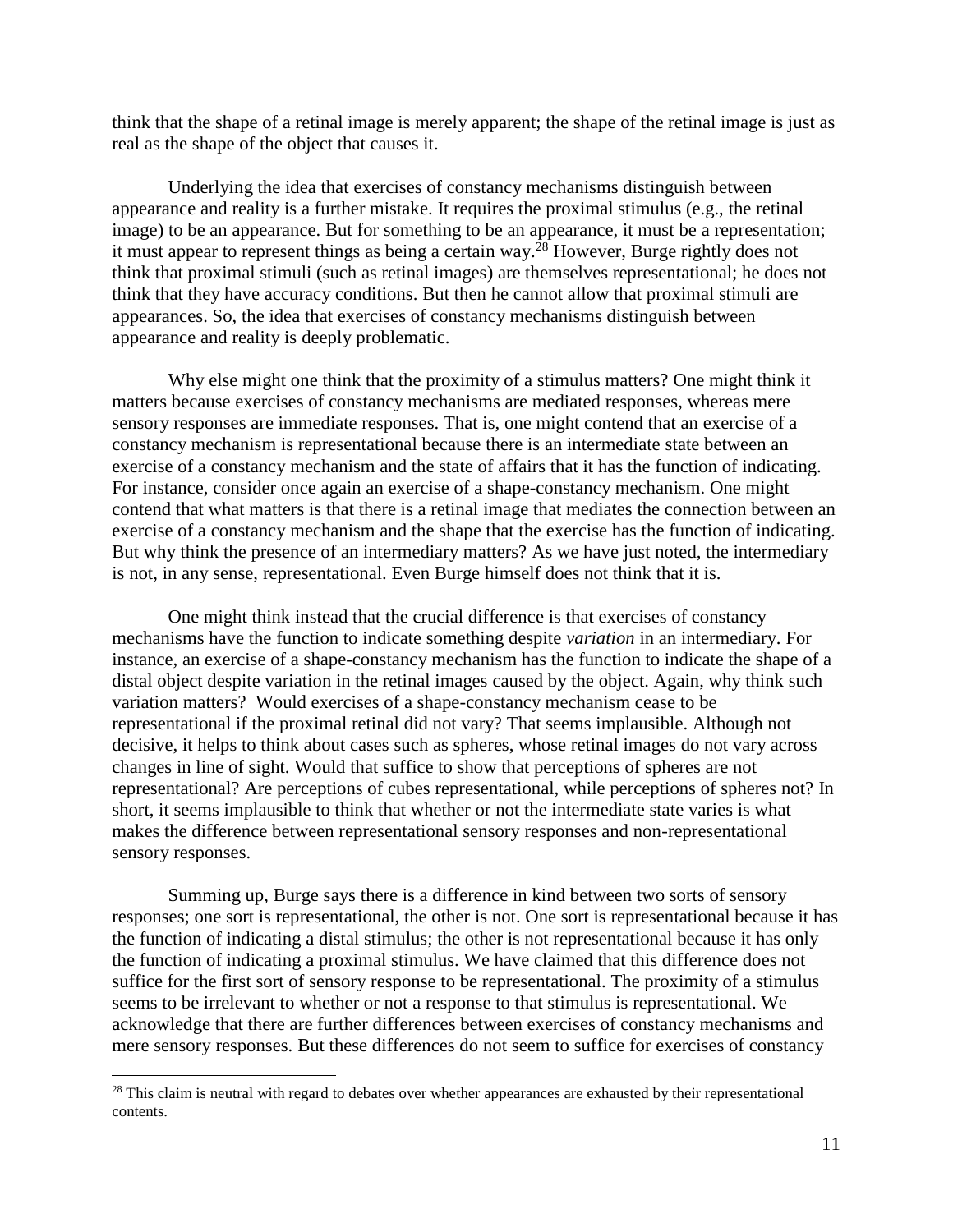mechanisms to be representational. Thus, no good reason has been given for thinking that merely being an exercise of a constancy mechanism suffices for having accuracy conditions. (Perhaps such exercises do have accuracy conditions when they are suitably involved in larger systems.)

#### **3.2 Constancy Mechanisms Do Not Have Original Intentionality**

The gist of our second criticism is that exercises of perceptual constancy mechanisms are only derivatively representational, whereas what is needed for Burge's proposal to succeed is for them to be *non*-derivatively representational. To spell out this criticism, we introduce a pair of distinctions. The first is John Haugeland's important and influential distinction between original and derivative intentionality. The second is our own distinction between original and derivative beholdenness to norms of accuracy. In brief, we argue that perceptual constancy mechanisms are only derivatively representational *because* they are only derivatively beholden to norms of accuracy.

The first distinction is Haugeland's distinction between original and derivative intentionality. "Intentionality" is just another word for being about something, in precisely the way that representations are about something. Here is how Haugeland introduces this distinction:

> Intentionality… is not all created equal. At least some outward symbols (for instance, a secret signal that you and I explicitly agree on) have their intentionality only derivatively—that is, by inheriting it from something else that has that same content already (such as the stipulation in our agreement). And, indeed, the latter might also have its content only derivatively, from something else again; but, obviously, that cannot go on forever.

Derivative intentionality, like an image in a photocopy, must derive eventually from something that is not similarly derivative; that is, at least some intentionality must be original (nonderivative). And clearly then, this original intentionality is the primary metaphysical problem; for the possibility of delegating content, once there is some to delegate, is surely less puzzling than how there can be any in the first place. (1998, 129)

In short, Haugeland's distinction is between intentionality that is derived from something else, and intentionality that is not so derived—or (as he calls it) "original."

We take for granted that in aiming to solve the problem of perceptual representation, Burge aims to show how acts of perception have original intentionality, not merely derivative intentionality. The problem of perceptual representation is a *problem* precisely because it requires making sense of the original intentionality of acts of perception. Our second criticism of Burge is based upon the claim that exercises of constancy mechanisms do not have original intentionality, but at most derivative intentionality. Our argument for this claim has two steps: first, original intentionality requires being beholden to norms of accuracy in a certain way; second, constancy mechanisms are not beholden to norms of accuracy in that way.

To understand the first step of our argument, think about the phenomena of being beholden to norms in general. Consider two cases. In the first case, Nat says, "The window should be shut." In this case, the window is being held to a norm. It should be shut. But the window, in itself, is not capable of modifying its own behavior in response to a failure to abide by this norm. Of course, something else can modify the window's behavior (say, if Wyeth shuts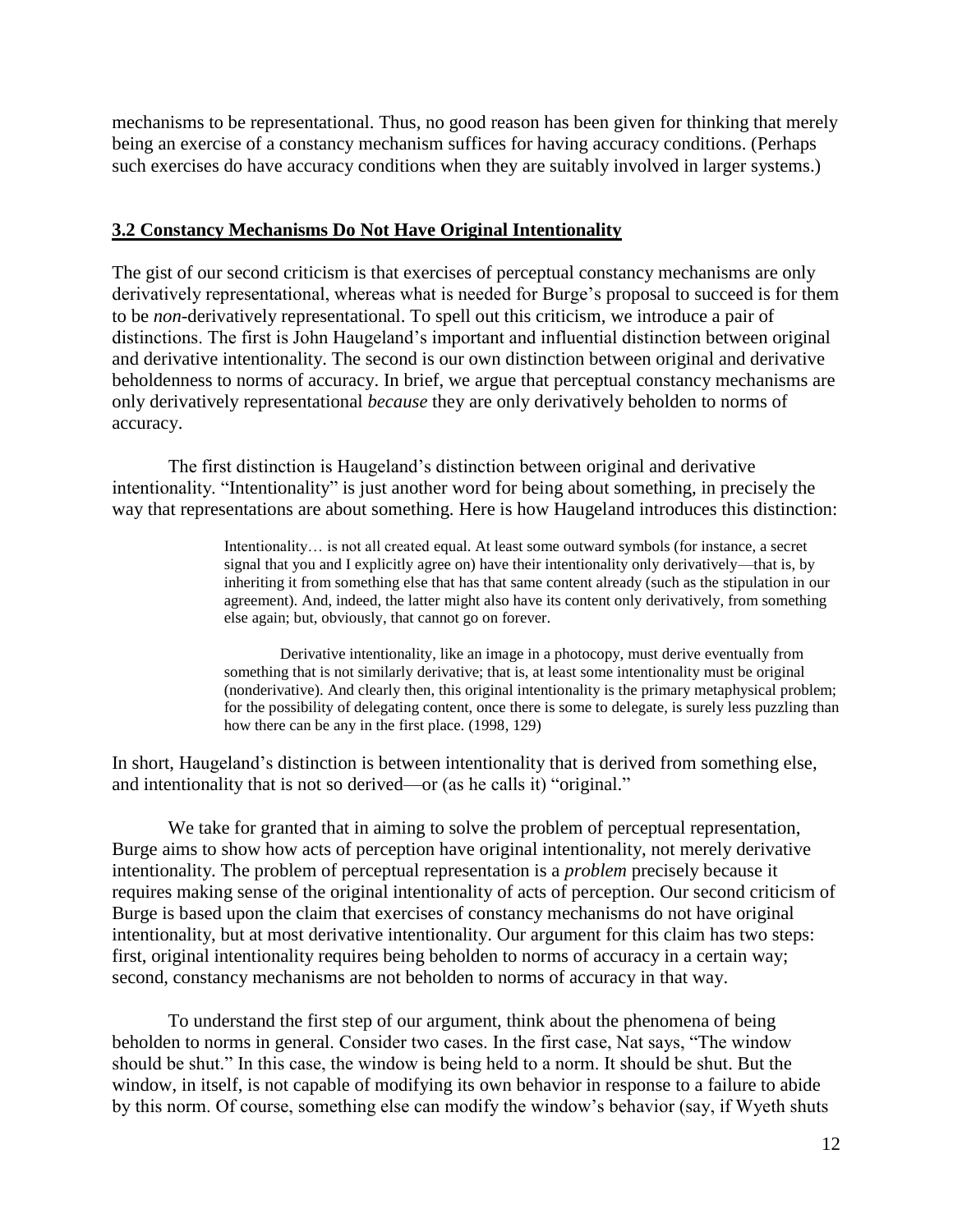it), but the window alone cannot do it. As such, the window is only derivatively beholden to this norm. In the second case, Nat quietly says to himself, "I should shut my mouth." Here Nat is being held to a norm. And it is he that is holding himself to it, in thinking and saying it. (Whether he complies is another matter.) In this case, he is non-derivatively or originally beholden to a norm.

In general terms, a system S is non-derivatively or originally beholden to a norm N if and only if S can modify its own behavior in response to failures to abide by N. S is derivatively beholden to a norm N if and only if something other than but not S itself is required to modify S's behavior in response to S's failures to abide by N.

For a system to be non-derivatively or originally beholden to a norm of *accuracy*, therefore, it must be possible for that system to modify its behavior when it is inaccurate. Accordingly, we think that original intentionality—hence the sort of intentionality that Burge thinks perceptual representations have—requires original beholdenness to norms of accuracy.

To understand the second step of our argument, consider what constancy mechanisms can and *cannot* do. Burge is right to be impressed by constancy mechanisms. He is also right to think that earlier discussions of perceptual representation—by both philosophers and psychologists failed to see what is impressive about constancy mechanisms, because they did not fully appreciate how constancy mechanisms involve sensory states that have the function of responding to distal stimuli across changes in sensory input. Peter Schulte provides a useful summary of how our understanding of constancy mechanisms has shifted in this respect:

In the early days of neurological research on frogs, scientists thought that certain retinal ganglion cells, which respond strongly to the movement of small, dark spots on the retina, were almost solely responsible for generating the frog's feeding response (Lettvin et al. 1959; Maturana et al. 1960). These neurons were colloquially called "bug detectors."

But it soon became clear that matters were not that simple. Further research showed that frogs do not respond to all small, dark spots moving on their retina. If these spots are caused by large objects that are far apart, frogs usually show no feeding response. And conversely, they do respond to large, dark spots if these spots are caused by small objects that are very close. In other words, frogs respond to the real size of objects, not to the size of retinal stimuli (Ingle 1968; Ingle and Cook 1977).<sup>29</sup> (2012, 489)

We think that this summary is doubly useful. First, it is useful because it perfectly captures what Burge thinks is significant about constancy mechanisms for understanding perceptual representation. Second, it is useful because, like Burge, it glaringly overlooks a crucial feature of constancy mechanisms. That feature is under-constancy.<sup>30</sup>

*Under-constancy* is simply the fact that well-functioning constancy mechanisms do not always track the same distal stimuli across changes in proximal stimuli. <sup>31</sup> Size constancy

 $29$  For a useful summary of research on frog size-distance constancy mechanisms, see Ingle (1998).

<sup>30</sup> For a useful historical survey of studies of under-constancy, see Wagener (2012).

<sup>31</sup> Palmer says that under-constancy "is incomplete *perceptual constancy* in which the perception is a compromise between *proximal* and *distal* matches" (1999, 733, [emphasis in original]). Palmer also characterizes underconstancy as the way in which constancy mechanisms exhibit "systematic deviations from accurate perceptions of objective properties in the direction of proximal image matches" (1999, 314). As will become clear, we think that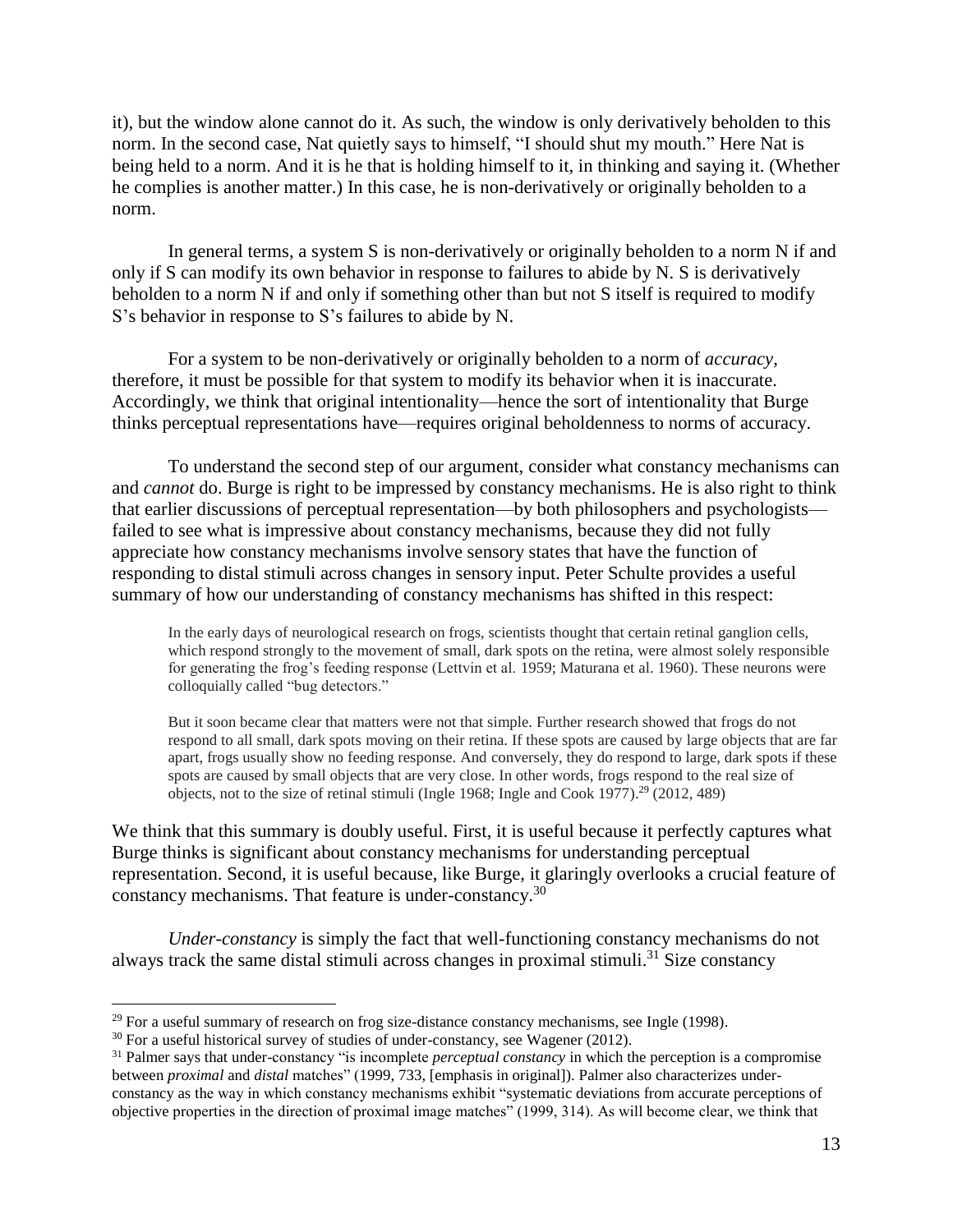mechanisms, for instance, often systematically under- and over-estimate the sizes of objects, in predictable ways. That is, built into the way in which constancy mechanisms track distal stimuli, is the fact that they often end up tracking a range of distal stimuli, due to the effect of differences in proximal stimuli on their responses. This means that it is false to say, as Schulte does, that size-distance constancy mechanisms "respond to the *real* size of objects, not to the size of retinal stimuli" (our emphasis). It is false because size-distance constancy mechanisms only respond to the real size of objects *some* of the time. At other times, their responses are affected by the size of retinal stimuli. As Mazviita Chirimuuta puts this point in general terms, "constancy is not perfect" (2015, 55). In sum, Burge over-emphasizes the degree to which constancy mechanisms exhibit constancy, thereby overlooking the effect that differences in proximal stimuli sometimes have on the exercise of constancy mechanisms.<sup>32</sup>

Under-constancy exposes a problem for Burge's account because it reveals how constancy mechanisms are not beholden to norms of accuracy *in the right sort of way* to produce genuine perceptual representations. What is the right sort of way? Burge himself does not raise this question, because he does not distinguish two important ways in which representations can be beholden to norms of accuracy. This is a fatal oversight for Burge's theory, because any talk of representations (perceptual or otherwise) being beholden to norms of accuracy is ambiguous.

Since constancy mechanisms are unable to respond to failures of constancy, they are unable to correct themselves in response to errors. They simply do not have any ability to modify their responses in response to under-constancy. For a sensory state to be a genuine perceptual representation, however, we think it would have to be *part* of a system that is non-derivatively beholden to a norm of accuracy. Constancy mechanisms by themselves are not such a system.<sup>33</sup>

To prevent misunderstanding, two qualifications are in order.

 $\overline{a}$ 

First, under-constancy in itself is not the problem. It is how constancy mechanisms *respond* (or do not respond) to under-constancy that is the problem. We are not claiming that representational systems must be perfect, or that they must always be accurate. Far from it: we

Palmer's use of "accurate" in this characterization is ambiguous between two readings of what it is for a sensory state to be beholden to a norm of accuracy: namely, between being originally and derivatively beholden.  $32$  Another way to put this point is to note that many perceptual illusions are the direct result of the ways in which constancy mechanisms solve the underdetermination problem. Here's how Palmer puts this point:

> Somewhat surprisingly, the same processes that usually result in constancy—that is, veridical perception—sometimes produce illusions. The reason is that [...] veridical perception of the environment often requires heuristic processes based on assumptions that are usually, but not always, true. When they are true, all is well, and we see more or less what is actually there. When these assumptions are false, however, we perceive a situation that differs systematically from reality: that is, an illusion. In several cases we will find that in the perception of object properties, constancy and illusion are therefore opposite sides of the same perceptual coin. (1999, 313)

Once again, as with "accurate", we think Palmer's use of words like "veridical" and "true" is ambiguous (see the previous footnote). It is understandable that Palmer would use such words, because they are far-and-away the easiest way to describe constancy and under-constancy. Nonetheless, we think using words like "accuracy", "veridical", and "true"—without disambiguating what one might mean by them—can be misleading.

<sup>33</sup> This is not to say that they cannot be part of such a system. Burge's account of genuine perceptual representation treats constancy mechanisms as modular, self-contained, representational systems. Our goal in this essay is to show that such an account fails. We ourselves think that constancy mechanisms are often parts of representational systems. We describe the conditions under which this is the case in Adams and Maher (2012).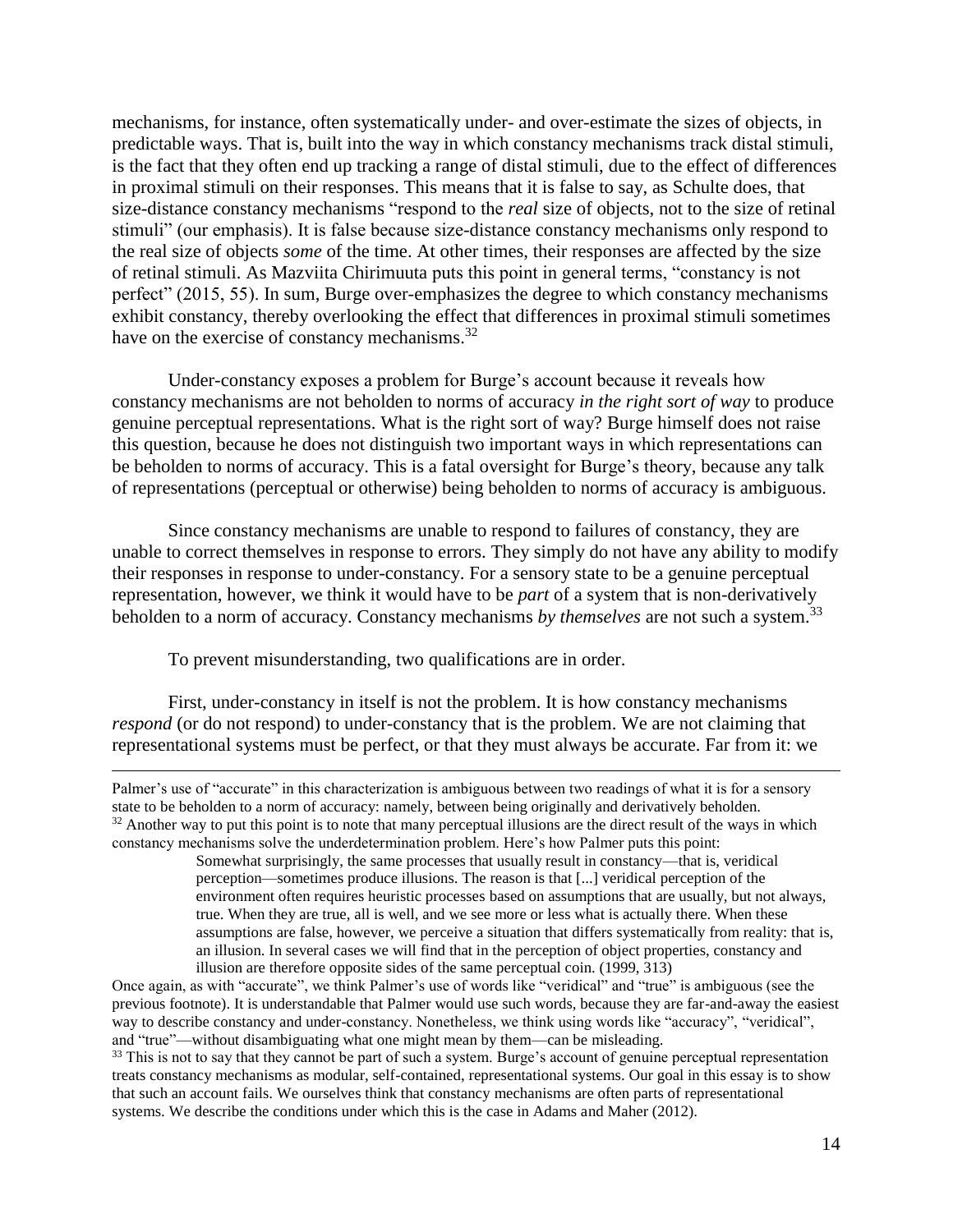agree with Burge that genuine representational systems must make room for the possibility of misrepresentation. Rather, we are saying that such systems must be able to respond to errors in order for such errors to count as inaccuracies.

Second, it is not that constancy mechanisms do not, in fact, respond to under-constancy that is the problem. It is their *inability* to respond to under-constancy that is the problem. We are not saying that representational systems must always respond to inaccuracies. We agree with Burge that representational error is in principle independent of practical consequences (see §2.1.2. above). So, we agree with Burge that a system can misrepresent how things are without that misrepresentation leading to any actual consequences whatsoever. Furthermore, it would be absurd to think that for a representational system to be beholden to a norm of accuracy, it must always correct its misrepresentations, for two reasons. First, the fact that a system is in error need not entail that it recognizes that it is in error. Second, it would imply that uncorrected misrepresentations are not representations. Speaking generally, the fact that a system is beholden to a norm does not imply that it must actually correct failures to abide by that norm. Again, our claim is only that a system must be *able* to respond to errors in order for such errors to count as inaccuracies.

Summing up, our second criticism of Burge is that exercises of constancy mechanisms do not suffice for perceptual representation for they do not have original intentionality, for they are only derivatively beholden to norms of accuracy. Constancy mechanisms are not able to correct themselves in response to their own failures to be accurate.

#### **4. Conclusion**

 $\overline{a}$ 

In this essay, we have summarized Tyler Burge's recent proposal for solving the problem of perceptual representation and offered a pair of criticisms of it. We close by spelling out why we think that the failure of Burge's account is, nevertheless, a very good starting point for solving the problem of perceptual representation.

Exercises of constancy mechanisms, in themselves, do not have veridicality conditions. Something more is needed. But what?

Much of Burge's rhetoric in *Origins of Objectivity* makes it seem as though the only alternative to his view of perceptual representation is a hyper-intellectualized view, according to which genuine perceptual representation requires that a perceiver be able to represent, to herself, the conditions under which her perceptions would be accurate or inaccurate.<sup>34</sup> This is, selfevidently, an individualistic and intellectualized view of perceptual representation, one that would, most likely, imply that only humans are capable of genuine perceptual representation. But, following John Haugeland, we think that it is a mistake to assume that the only way in which exercises of constancy mechanisms might be supplemented (in order to produce genuine

<sup>34</sup> Burge refers to this sort of hyper-intellectualized account of perceptual representation as *Individual Representationalism*, the view that "an individual cannot empirically and objectively represent an ordinary macrophysical subject matter unless the individual has resources that can represent some constitutive conditions for such representation" (2010, 13).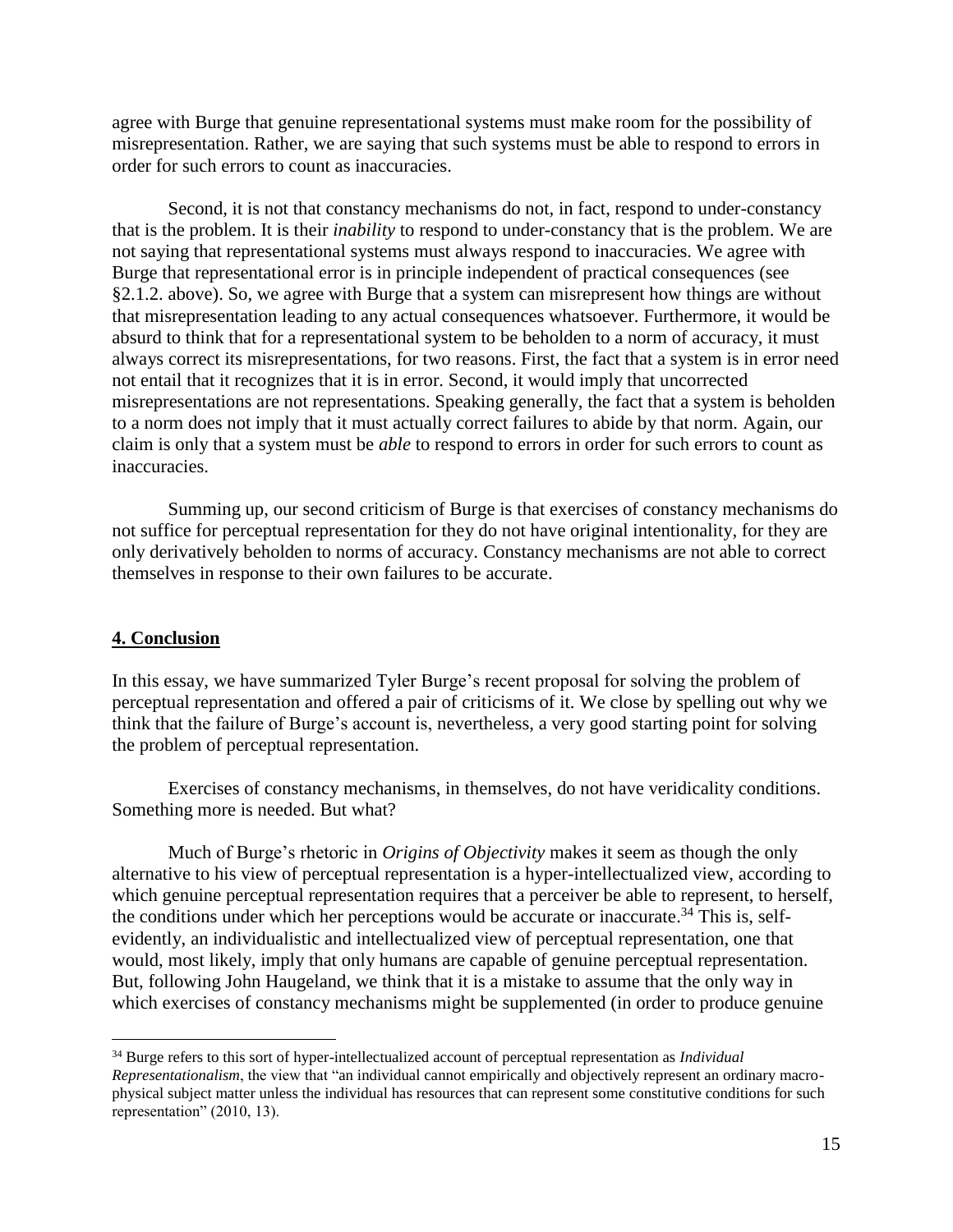perceptual representations) is for a perceiver to be able to represent, to herself, the veridicality conditions of her perceptions. There are alternatives that do not have this manifestly individualist and intellectualist form. To see one, consider the case of vervet monkeys. Vervet monkeys are social animals, living in troops, who use a system of alarm calls to alert the troop to different types of threats, thereby eliciting in the troop different types of evasion responses.<sup>35</sup> It is widely accepted that vervets are genetically predisposed to make such calls as well as respond to them. But there seems to be some evidence that adult vervets train their infants to make such calls only in response to actual predators, by punishing incorrect calls and rewarding correct calls.<sup>36</sup> If this evidence is correct, then it suggests that vervet monkeys *might* have visual experiences that are non-derivatively beholden to norms of accuracy. As such, these experiences *might* be genuine perceptual representations. Whether this is, in fact, true of vervet monkeys is an open question that deserves to be examined at length (in another essay). But the fact that it might be true shows that Burge's rhetoric relies on a false dichotomy. There are not only two options: Burge's view or a hyper-intellectualized view.

The failure of Burge's account is not a dead end. Our critique is compatible with thinking that exercises of constancy mechanisms, when part of larger systems, suffice for perceptual representation. In particular, it is compatible with thinking that exercises of constancy mechanisms, when part of a system of social interactions that are non-derivatively beholden to norms of accuracy, suffice for the resulting sensory states to be genuine perceptual representations. Thus, we think our critique points the way forward in thinking about the problem of perceptual representation. The key question now is this: what more is needed, beyond exercises of constancy mechanisms, for sensory states to be non-derivatively beholden to norms of accuracy?

# **Bibliography**

 $\overline{a}$ 

- Adams, Zed and Chauncey Maher. "Cognitive Spread: Under What Conditions Does the Mind Extend Beyond the Body?" *European Journal of Philosophy* 20 (4):420-438, 2012.
- Bradbury, J, and S. Vehrencamp. *Principles of Animal Communication.* 2nd. Sunderland, MA: Sinauer Assoc., 2011.
- Brandom, Robert. *Making it Explicit.* Cambridge, MA: Harvard University Press, 1994.
- Buller, D. "Etiological theories of function: a geographical survey." *Biology and Philosophy* 13, no. 4 (1998): 505-527.
- Burge, Tyler. *Origins of Objectivity.* New York: Oxford University Press, 2010.
- Byrne, Alex, and David Hilbert. *Readings on Color.* Vol. 2. Cambridge, MA: MIT Press, 1997.
- Caro, T. M., and M. D. Hauser. "Is there teaching in nonhuman animals." *Quarterly Review of Biology* 67 (1992): 151-174.
- Chirimuuta, Mazviita. *Outside Color: Perceptual Science and the Puzzle of Color in Philosophy*. Cambridge, MA: MIT Press, 2015.

Chisholm, Roderick. *Perceiving.* Ithaca: Cornell University Press, 1957.

<sup>35</sup> See Seyfarth, Cheney, and Marler (1980) and Bradbury and Vehrencamp (2011).

<sup>36</sup> See Caro and Hauser (1992) for a summary of the possible evidence; but see Thornton and Raihani (2008) for some reservations.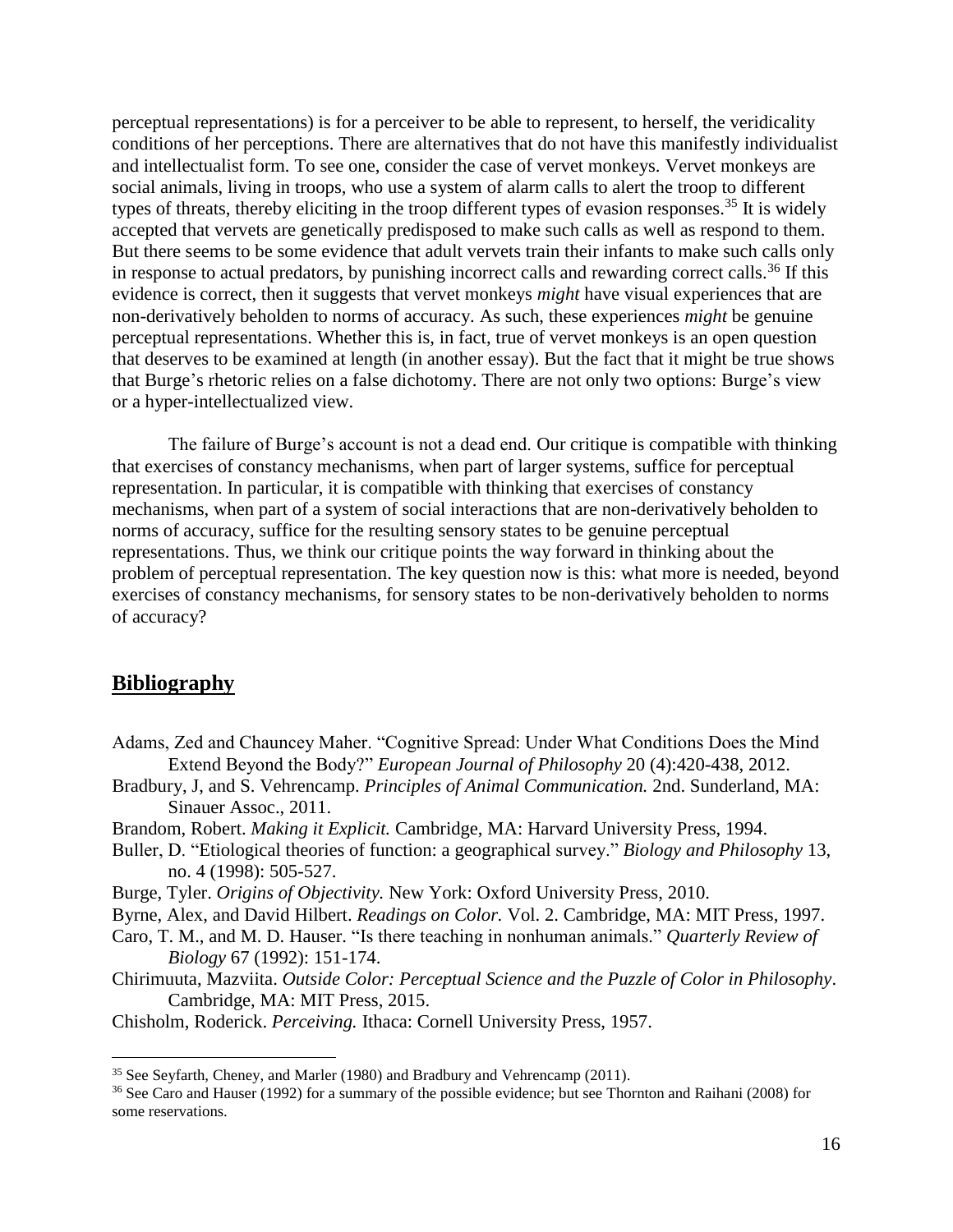Cohen, Jonathan. "Perceptual Constancy." In *Oxford Handbook of Philosophy of Perception*,

edited by Mohan Matthen. OUP, \*\*\*\*\*.

Cummins, Robert. *Meaning and Mental Representation.* Cambridge, MA: MIT Press, 1989.

Dennett, Daniel. "Intentional Systems." *Journal of Philosophy* 68 (1971): 87-106.

Dretske, Fred. *Explaining Behavior.* Cambridge, MA: MIT Press, 1988.

—. *Knowledge and the Flow of Information.* Cambridge, MA: MIT Press, 1981.

Evans, Gareth. "Things Without the Mind." In *Collected Papers*, by Gareth Evans. New York: Clarendon, 1980/1996.

Fodor, Jerry. *A Theory of Content and Other Essays.* Cambridge, MA: MIT Press, 1990.

- Fodor, Jerry. "Semantics, Wisconsin Style." In *A Theory of Content*, by Jerry Fodor. Cambridge, MA: MIT Press, 1984/1990.
- Godfrey-Smith, Peter. "Indication and Adaptation." *Synthese* 92, no. 2 (1992): 283-312.
- Goldstein, E. Bruce. *Sensation and Perception.* 8th. New York: Wadsworth, 2009.

Grice, H.P. "Meaning." *The Philosophical Review* 66 (1957): 377-88.

- Griffiths, Paul. "Functional analysis and proper functions." *British Journal for the Philosophy of Science* 44, no. 3 (1993): 409-422.
- Haugeland, John. "The Intentionality All-Stars." In *Having Thought*, by John Haugeland, 127- 170. Cambridge, MA: Harvard University Press, 1990/1998.
- —. "Truth and Rule-following." In *Having Thought*, by John Haugeland, 305-361. Cambridge, MA: Harvard University Press, 1998.
- Hemingway, A. "Shivering." *Physiological Reviews* 43, no. 3 (1963): 397-422.
- Ingle, David. "Perceptual constancies in lower vertebrates." In *Perceptual Constancy: Why Things Look as They Do*, edited by V. Walsh and J. Kulinkowski. New York: Cambridge University Press, 1998.
- James, William. *Pragmatism.* New York: Dover, 1907/1995.
- Jensen, Claus. *Temperature Regulation in Humans and Other Mammals*. Berlin: Springer, 2001. Millikan, Ruth. "Biosemantics." *The Journal of Philosophy* 86, no. 6 (1989): 281-297.
- —. "In Defense of Proper Functions." *Philosophy of Science* 56, no. 2 (1989): 288-302.
- —. *Language, Thought and Other Biological Categories.* Cambridge, MA: MIT Press, 1984.
- Neander, Karen. "Misrepresenting and Malfunctioning." *Philosophical Studies* 79, no. 2 (1995): 109-141.
- —. "Teleological Theories of Mental Content." *Stanford Encyclopedia of Philosophy.* 2004/2012. http://plato.stanford.edu/entries/content-teleological/ (accessed September 1, 2012).
- Neander, Karen. "The Teleological Notion of 'Function'." *Australasian Journal of Philosophy* 69 (1991): 454–468.
- Palmer, Stephen. *Vision Science.* Cambridge, MA: MIT Press, 1999.
- Schulte, Peter. "How Frogs See the World." *Philosophia* 40, no. 3 (2012): 483-496.
- Seyfarth, R.M., D.L. Cheney, and P. Marler. "Monkey responses to three different alarm calls: Evidence for predator classification and semantic communication." *Science* 210 (1980): 801-803.
- Shannon, Claude, and Warren Weaver. *The Mathematical Theory of Communication.* Urbana-Champaign, IL: University of Illinois Press, 1949.
- Sober, Elliot. *Philosophy of Biology.* 2nd. Boulder, CO: Westview Press, 1993/2000.